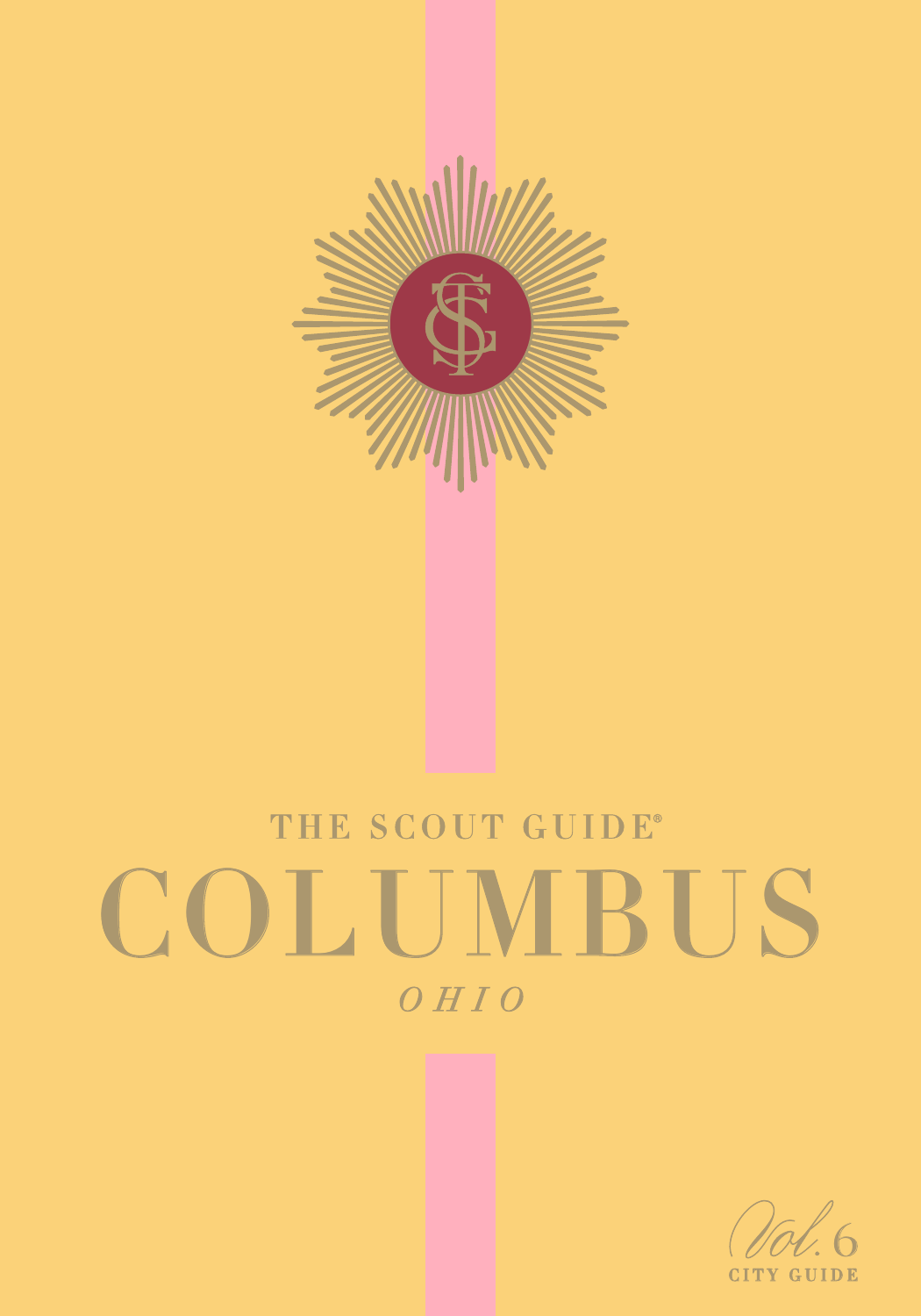ditor's

The Scout Guide was created more than 10 years ago with a mission to help support and save local businesses. I had the honor of bringing this publication to Columbus in 2015, and I have felt so privileged to help share the stories of the incredible entrepreneurs and creative minds that have graced its pages.

Many unforeseen challenges have presented themselves to us these past couple of years; but with that, I have never seen so much strength and hard work or felt a sense of community from our city. It has been truly inspiring to me, and I hope you see it reflected within the pages of this guide.

We wanted to pay homage to our city and use some of our iconic landmarks as locations for our photoshoots. From the Ohio Theatre and Statehouse to the Columbus Museum of Art, discover some of the places around town that are so beloved and pay a visit to them yourself!

I was so lucky to work with some exceptionally gifted individuals this year who photographed, documented, and designed each page to perfection. I cannot begin to thank you enough for all the time and energy you put into helping curate this guide.

And most of all, I am so profoundly grateful for the businesses who appear in this year's edition and for their trust in me to help advocate for them. Please visit, shop, use their services, and think LOCAL whenever you can. And don't forget to tell them THE SCOUT GUIDE sent you.

*Enjoy!*

Abigail Fredelake

*COLUMBUS.THESCOUTGUIDE.COM @TSGcolumbus The Scout Guide Columbus*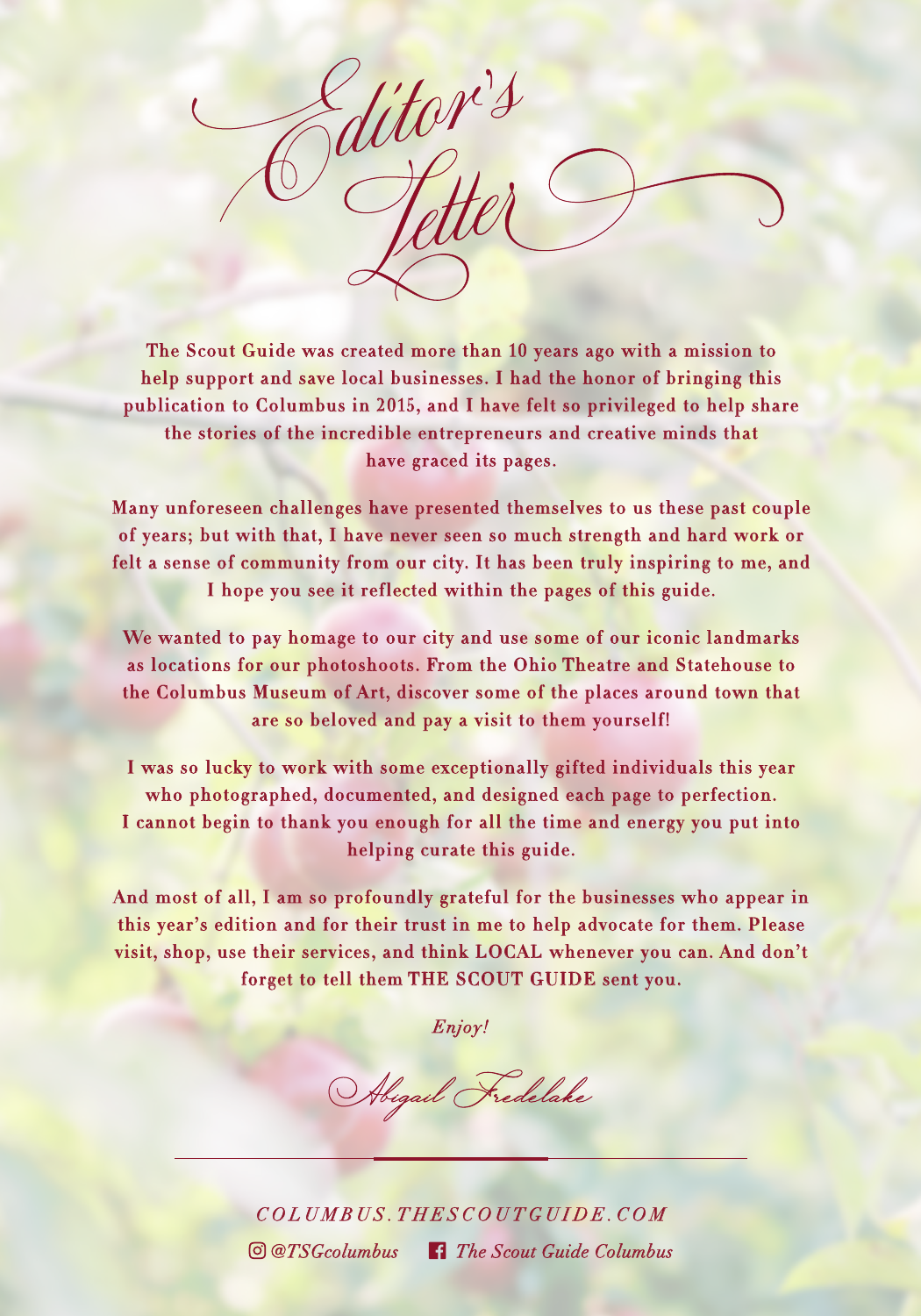



#### **HOPE HOLLOW**

Hope Hollow is a Columbus-based non-profit whose mission is to provide lodging, meals, transportation and emotional support—at no cost—to cancer patients and their loved ones, who are financially in need, while on their journey with cancer.

Hope Hollow was founded by Jane Jacquemin-Clark and her husband Kevin Clark as a way of living the gratitude for Jane being a two-time survivor of cancer. They are living their gratitude by offering welcome, hospitality, and hope to those coming to Columbus, Ohio seeking medical treatment for cancer.

It has been said that "strangers are friends we have yet to meet." In the spirit of caring, Hope Hollow helps those to feel at home while traveling away from home.

 Jane and Kevin hope to make a positive difference in the lives of persons they have yet to meet.

**hopehollow.org**